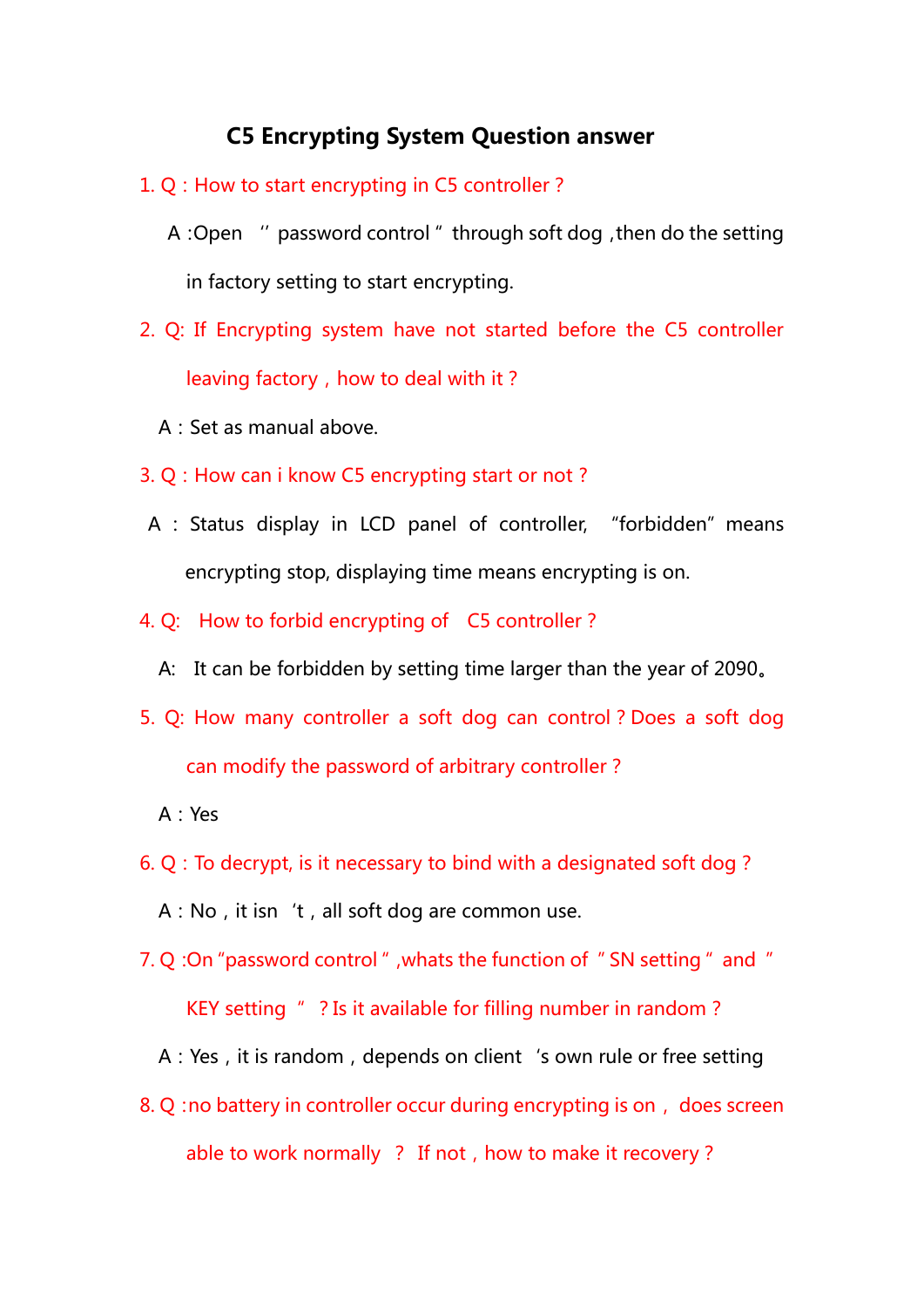A: During encrypting, screen will be locked and can not run when battery runs out, you need to send it back to factory to replace battery and do factory setting, the time must be calibrated by factory's soft dog, because no battery will affect on reference time confusing, it can not work unless we correct the time through soft dog.

9. Q: Customer plug off the battery of controller when it is on working, can led screen continue to run normally?

A: In this situation, screen can not work since controller will lock led screen in 1 minute, password resetting is also useless, you should send it back to factory to calibrate the time by soft dog and do recovery for you.

- 10.  $Q$ : We replace the battery to deal with power runs out and battery plug off, in this situation, does old encrypting operating hour continued or not ?
	- A:Encrypting hour is remained, what you need to do is send it back to factory and make the factory do the factory resetting and time calibration for you.
- 11.  $Q:$  Does operating hour of C5 encrypting exist maximum, and what it is ? What effect of operating hours set larger than maximum?

A: Time of "current time " plus "operating hour " not accept to set larger than the year of 2099, state of larger than the year of 2099